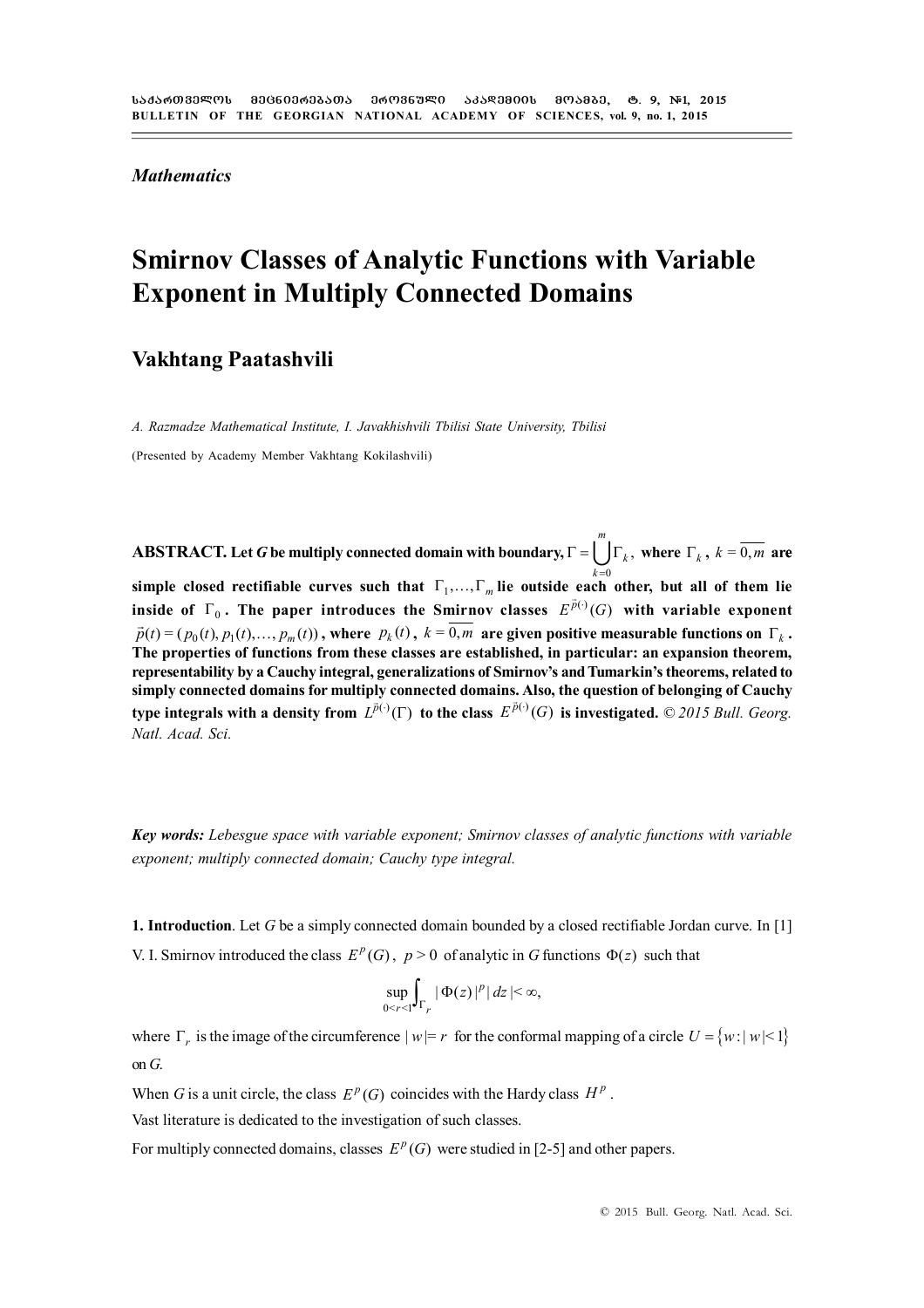Classes  $E^p$  play an important role in mathematical analysis, which in particular concerns the representation of analytic functions by the Cauchy integral. Owing to this fact they found applications in the theory of boundary value problems for harmonic and analytic functions (see e.g. [6]).

Boundary value problems in various fields of mathematics have recently begun to be considered under the assumption that the sought function or its boundary values must be Lebesgue-summable with a variable exponent. The interest is due to the fact that such a formulation of problems enables one to investigate them more thoroughly taking into account the local behavior of given functions and their influence on the character of solvability.

Their various generalizations can be obtained by introducing Smirnov classes with variable exponents. The natural, as we think, generalizations of these classes were introduced and studied in [7-9]. Smirnov classes with variable exponent have found useful applications in the investigation of boundary value problems for analytic and harmonic functions and the cases were successfully investigated when the boundary of the domain, in which the problem is posed, admits cusps (see [10-12] and other papers).

In the present paper, we continue the investigation of Smirnov classes with variable exponent in arbitrary finitely connected domains *G*.

The properties of functions from these classes are established. In particular: it is proved that functions from the class  $E^{\vec{p}(t)}(G)$  are representable by a Cauchy integral with a density from  $L^{\vec{p}(t)}(\Gamma)$ ; an expansion theorem and its corollaries are obtained; the generalizations of Smirnov's and Tumarkin's theorems are generalized for the case of multiply connected domains; the conditions are found, under which a Cauchy type integral with a density from  $L^{\vec{p}(t)}(\Gamma)$  belongs to the class  $E^{\vec{p}(t)}(G)$ .

#### **2. Main Definitions and Notation**

**2.1.** Standard domains and curves. Let  $=0$ = *m k*  $\Gamma = \bigcup_{k=0} \Gamma_k$  where  $\Gamma_k$ ,  $k = \overline{0,m}$  are simple closed rectifiable curves

such that  $\Gamma_1, \Gamma_2, \ldots, \Gamma_m$  lie outside each other, but all of them lie inside  $\Gamma_0$ . Then  $\Gamma$  is the boundary of some domain *G* which we will call standard, and  $\Gamma$  a standard curve.

If 
$$
\gamma = \bigcup_{j=0}^{m} \gamma_j
$$
, where  $\gamma_j$ ,  $j = \overline{0,m}$  are circumferences, is the boundary of the standard domain K, then we

will call *K* a standard circular domain.

For any standard domain *G* of the plane *z* there exists a standard circular domain *K* of the plane  $\zeta$  that contains the points  $\zeta = 0$ ,  $\zeta_j$ ,  $j = \overline{1,m}$ , and has the standard boundary  $\tilde{\gamma} =$  $_{k=0}$ *m*  $\tilde{\gamma} = \bigcup \gamma_k$ , where  $\gamma_0 = {\{\zeta : |\zeta| = 1\}}$ ,  $\gamma_j = {\zeta : |\zeta - \zeta_j| = \rho_j}, 0 \le |\zeta_j| + \rho_j \le 1, j = 1, m$ , which can be conformally mapped onto *G* [13: p. 235]. **2.2.** Exponent classes. We will say that a positive measurable function  $p(t)$  given on  $\Gamma$  belongs to the class  $\mathcal{P}(\Gamma)$ , if:

1) there exists a constant *c*(*p*) such that for any  $t_1, t_2 \in \Gamma$ 

$$
| p(t_1) - p(t_2) | \leq \frac{c(p)}{|\ln |t_1 - t_2|} ;
$$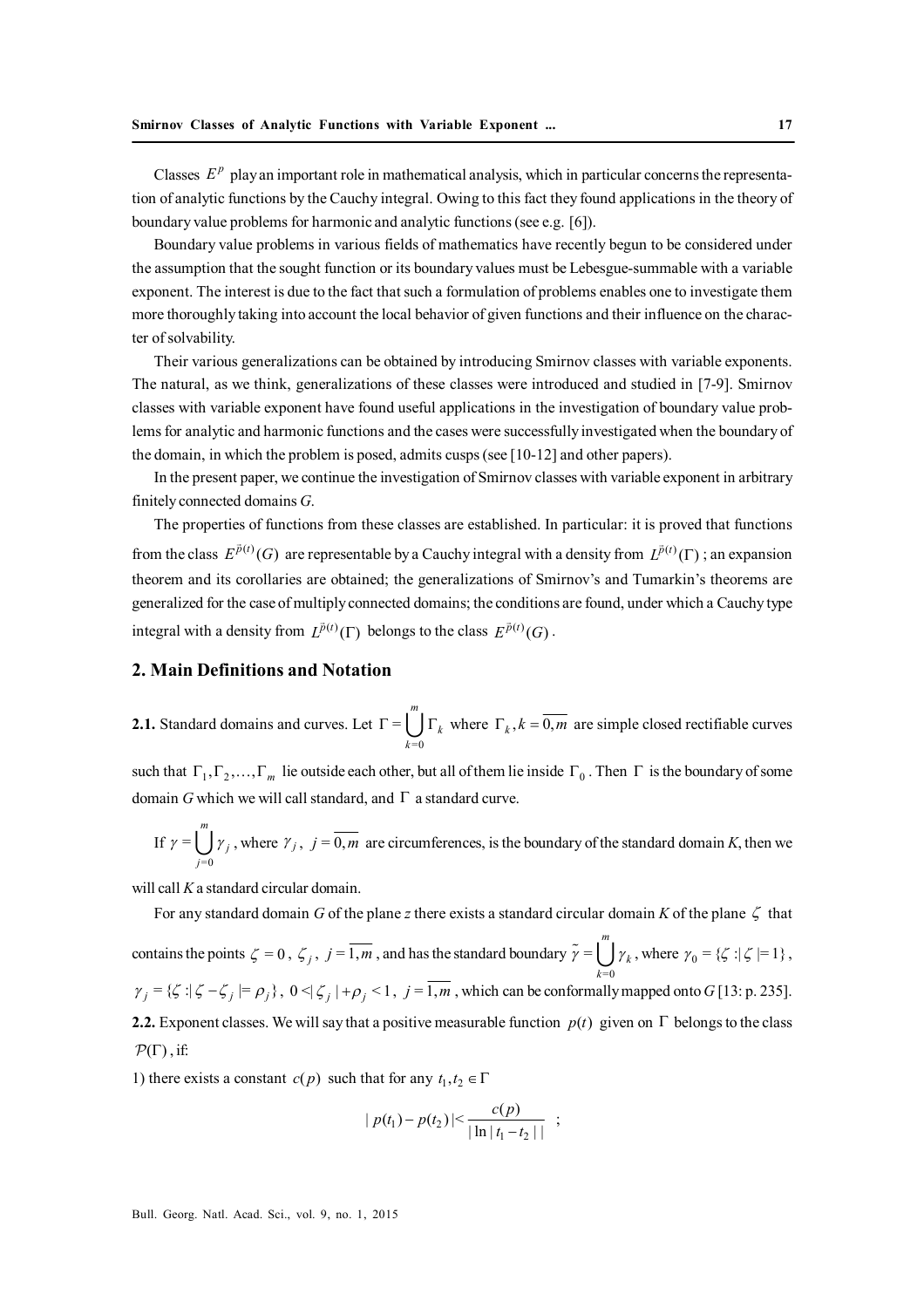2)  $\min_{t \in \Gamma} p(t) = p > 1$ .

**2.3.** Lebesgue classes with variable exponent. Let f be a measurable function on  $\Gamma$ ,  $p(t) \in \mathcal{P}(\Gamma)$ , and

$$
\|f\|_{L^{p(\cdot)}(\Gamma)} = \|f\|_{p(\cdot)} = \inf \left\{\lambda : \lambda > 0, \int_0^l \left|\frac{f(t(s))}{\lambda}\right|^{p(t(s))} ds \le 1\right\},\
$$

where  $t = t(s)$ ,  $0 \le s \le l$ , be the equation of  $\Gamma$  with respect to the arc abscissa.

Assume  $L^{p(\cdot)}(\Gamma) = \{f : ||f||_{p(\cdot)} < \infty\}$ .

If 
$$
\Gamma = \bigcup_{k=0}^{m} \Gamma_k
$$
,  $\vec{p}(t) = (p_0(t), p_1(t), \dots, p_m(t))$ ,  $f \in L^{p_k(\cdot)}(\Gamma_k)$ , then we denote by  $L^{\vec{p}(\cdot)}(\Gamma)$  the set of those

collections  $(f_0, f_1, \ldots, f_m)$ , for which

$$
\left( \left\| f_0 \right\|_{L^{p_0(\cdot)}(\Gamma_0)} + \left\| f_1 \right\|_{L^{p(\cdot)}(\Gamma_1)} + \dots + \left\| f_m \right\|_{L^{p_m(\cdot)}(\Gamma_m)} \right) < \infty.
$$

**2.4.** Smirnov class  $E^{p(\cdot)}(G)$  in simply connected domains. Let  $\Gamma$  be a simple rectifiable closed curve bounding the domain *G* and  $z = z(\zeta)$  conformally map *U* onto *G*. Denote  $p(\theta) = p(z(e^{i\theta}))$ . We will say that an analytic function  $\Phi$  in *G* belongs to the class  $E^{p(\cdot)}(G)$  if

$$
C(\Phi) = \sup_{0 \le r \le 1} \int_0^{2\pi} |\Phi(z(re^{i\theta}))|^{p(\theta)} |z'(re^{i\theta})| d\theta < \infty.
$$

**Proposition 1.** If  $\inf_{t \in \Gamma} p(t) = \underline{p} > 0$ ,  $\Phi \in E^{p(\cdot)}(G)$ , then for almost all  $t \in \Gamma$  there exists an angular limit  $\Phi^+(t)$  and

$$
\int_{\Gamma} |\Phi^+(t)|^{p(t)} | dt \leq \sup_{r} \int_0^{2\pi} |\Phi(z(re^{i\theta}))|^{p(\theta)} | z'(re^{i\theta}) | d\theta = C(\Phi) < \infty.
$$

#### **3. Smirnov Classes with Variable Exponent in Standard Domains**

Let  $=0$ = *m k*  $\Gamma = \bigcup_{k=0} \Gamma_k$  be the standard curve bounding the domain *G* and *K* be the domain of the plane  $\zeta$  with boundary  $=0$ = *m k*  $\gamma = \bigcup_{k=0} \gamma_k$ , which is conformally mapped by the function  $z = z(\zeta)$  onto *G*.

A number  $\varepsilon > 0$  will be assumed admissible if the curve  $=0$ = *m j j*  $\gamma^{\varepsilon} = \bigcup \gamma_{j\varepsilon}$ , where  $\gamma_{0\varepsilon} = {\{\zeta : |\zeta| = 1 - \varepsilon\}}$ ,

$$
\gamma_{j\varepsilon} = \{ \zeta : |\zeta - \zeta_j| = \rho_j + \varepsilon \}, \quad j = \overline{1, m}, \text{ and the domain } K^{\varepsilon} \text{ bounded by it lies in } K.
$$
  
Let  $\vec{p}(t) = (p_0(t), p_1(t), ..., p_m(t)), \qquad p_j(t) \in \mathcal{P}(\Gamma_j), \qquad j = \overline{0, m}.$  Denote  $p_0(9) = p_0(z(e^{i9}))$ ,  
 $p_j(9) = p_j(z(\zeta_j + \rho_j e^{i9}))$ ,  $j = \overline{1, m}.$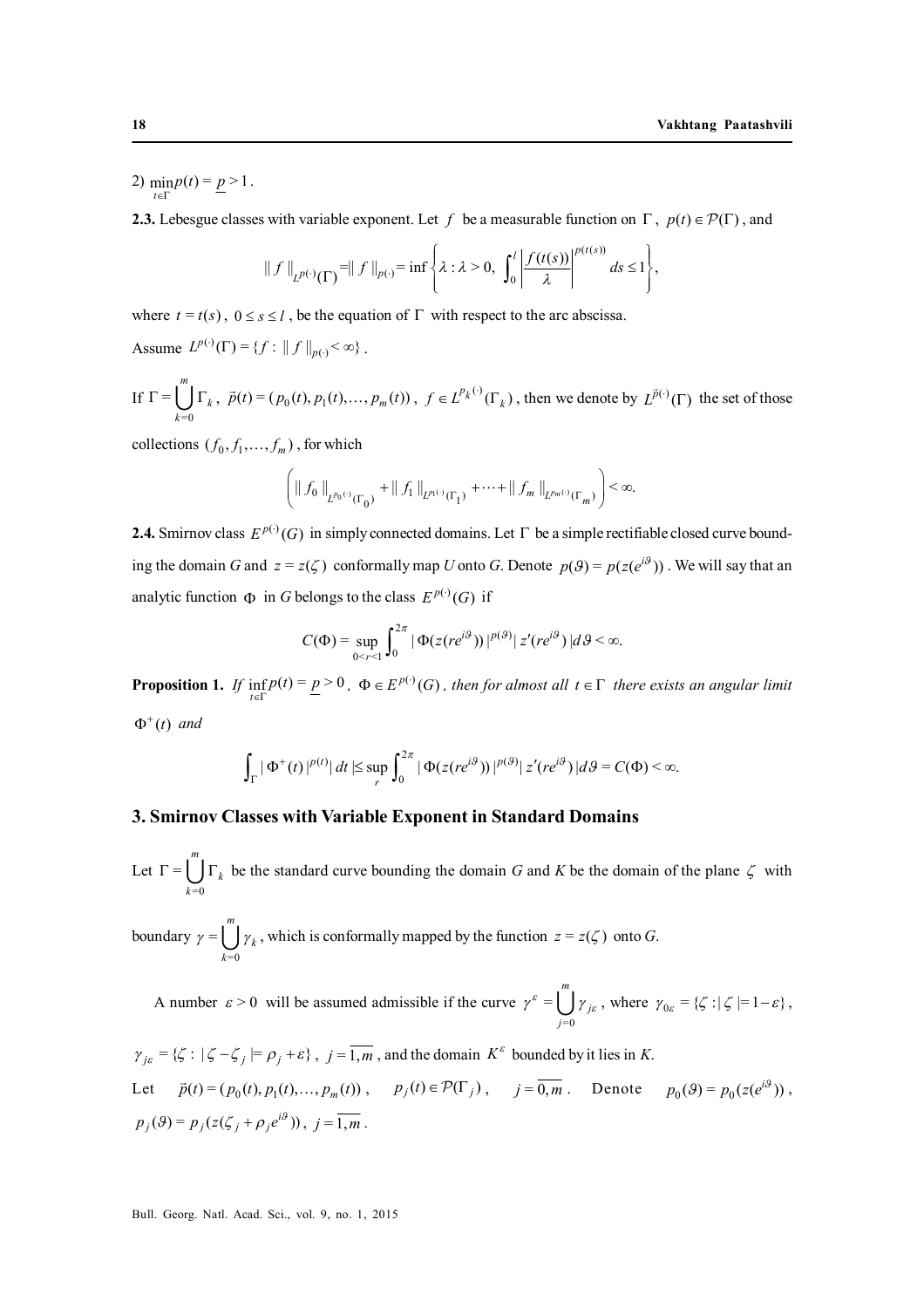**Definition 1.** An analytic function  $\Phi$  in the domain *G* belongs to the class  $E^{\vec{p}(\cdot)}(G)$ , if

$$
C(\Phi) = \sup_{\varepsilon} \int_{\gamma^{\varepsilon}} |\Phi(z(re^{i\theta}))|^{p(e^{i\theta})} |z'(re^{i\theta})| d\theta
$$
  

$$
= \sup_{\varepsilon} \int_{0}^{2\pi} |\Phi(z((1-\varepsilon)e^{i\theta}))|^{p_0(\mathcal{G})} |z'(1-\varepsilon)e^{i\theta})| d\theta
$$
  
+
$$
\sum_{j=0}^{m} \int_{0}^{2\pi} |\Phi(z(\zeta_j+(\rho_j+\varepsilon)e^{i\theta}))|^{p_j(\mathcal{G})} |z'(\zeta_j+(\rho_j+\varepsilon)e^{i\theta})| d\theta] < \infty,
$$
 (1)

where the upper bound is taken with respect to all admissible  $\varepsilon$ .

If (1) holds for some conformal mapping, then it will also hold for any other conformal mappings. This fact proves the correctness of Definition 1.

**Proposition 2.** If  $\Phi(z) \in E^{\bar{p}(\cdot)}(G)$ , then for almost all  $t \in \Gamma$  there exists a boundary value  $\Phi^+(t)$  and the function  $\Phi^+$  belongs to the class  $L^{\tilde{p}(\cdot)}(\Gamma)$ .

By virtue of Propositions 1 and 2, the function  $\Phi^+$  belongs to  $L^{\vec{p}(\cdot)}(\Gamma)$ . Moreover, from the inclusions  $E^{\vec{p}(.)}(G) \subset E^1(G)$  it follows that  $\Phi(z)$  is representable by a Cauchy integral [5: 73]. We can finally conclude that the following statement is valid.

**Theorem 1***. If G is a standard domain with boundary*   $=0$ = *m k*  $\Gamma = \bigcup_{k=0} \Gamma_k, \ p_k(t) \in \mathcal{P}(\Gamma_k), k = \overline{0,m}$ , then every

function  $\Phi$  from  $E^{\tilde{p}(\cdot)}(G)$ ,  $\tilde{p}(t) = (p_0(t), p_1(t),..., p_m(t))$ , has boundary values  $\Phi^+(t)$  for almost all  $t \in \Gamma$ ,  $\Phi^+ \in L^{\vec{p}(\cdot)}(\Gamma)$ , and

$$
\Phi(z) = (K_{\Gamma} \Phi^+) (z) = \frac{1}{2\pi i} \int_{\Gamma} \frac{\Phi^+(t)dt}{t - z}, \quad z \in G. \tag{2}
$$

**4. On the Belonging of Cauchy Type Integrals with a Density from the Class**  $L^{\vec{p}(\cdot)}(\Gamma)$  to the Class  $E^{\vec{p}(\cdot)}(G)$ 

**Definition 2.** Let  $=0$ = *m k*  $\Gamma = \bigcup_{k=0}^{m} \Gamma_k$  be the boundary of the domain *G* and  $\vec{p}(t) = (p_0(t), p_1(t), \dots, p_m(t))$ . We

will say that a pair  $(\Gamma, \vec{p}(\cdot))$  belongs to the class  $C^{\vec{p}(\cdot)}$  if for any function  $f \in L^{\vec{p}(\cdot)}(\Gamma)$  a Cauchy type integral  $(K_{\Gamma} f)(z) \in E^{\bar{p}(\cdot)}(G)$ . If *G* is a simply connected domain, we will write  $(\Gamma, p(\cdot)) \in C^{p(\cdot)}$ .

If  $(\Gamma, \vec{p}(\cdot)) \in C^{\overline{p}(\cdot)}$ , then the singular Cauchy operator

$$
S_{\Gamma_k} : \varphi \to S_{\Gamma_k} \varphi, \qquad (S_{\Gamma_k} \varphi)(t) = \frac{1}{\pi i} \int_{\Gamma_k} \frac{\varphi(\tau) d\tau}{\tau - t}, \quad t \in \Gamma_k, \qquad \varphi \in L^{p_k(\cdot)}(\Gamma_k), \quad k = \overline{0, m},
$$

maps  $L^{p_k}(\cdot)$   $(\Gamma_k)$  into itself, thus  $\Gamma_k \in R$  [12, p. 101] and therefore  $\Gamma_k$  is a Smirnov curve. In the case of a simply connected domain *a pair*  $(\Gamma, p(\cdot))$  *belongs to the class*  $C^{p(\cdot)}$  *if:* 

I.  $\Gamma$  is a piecewise-smooth curve without zero cusps that bounds the finite domain *G* and  $p(t) \in \mathcal{P}(\Gamma)$  [12: 84];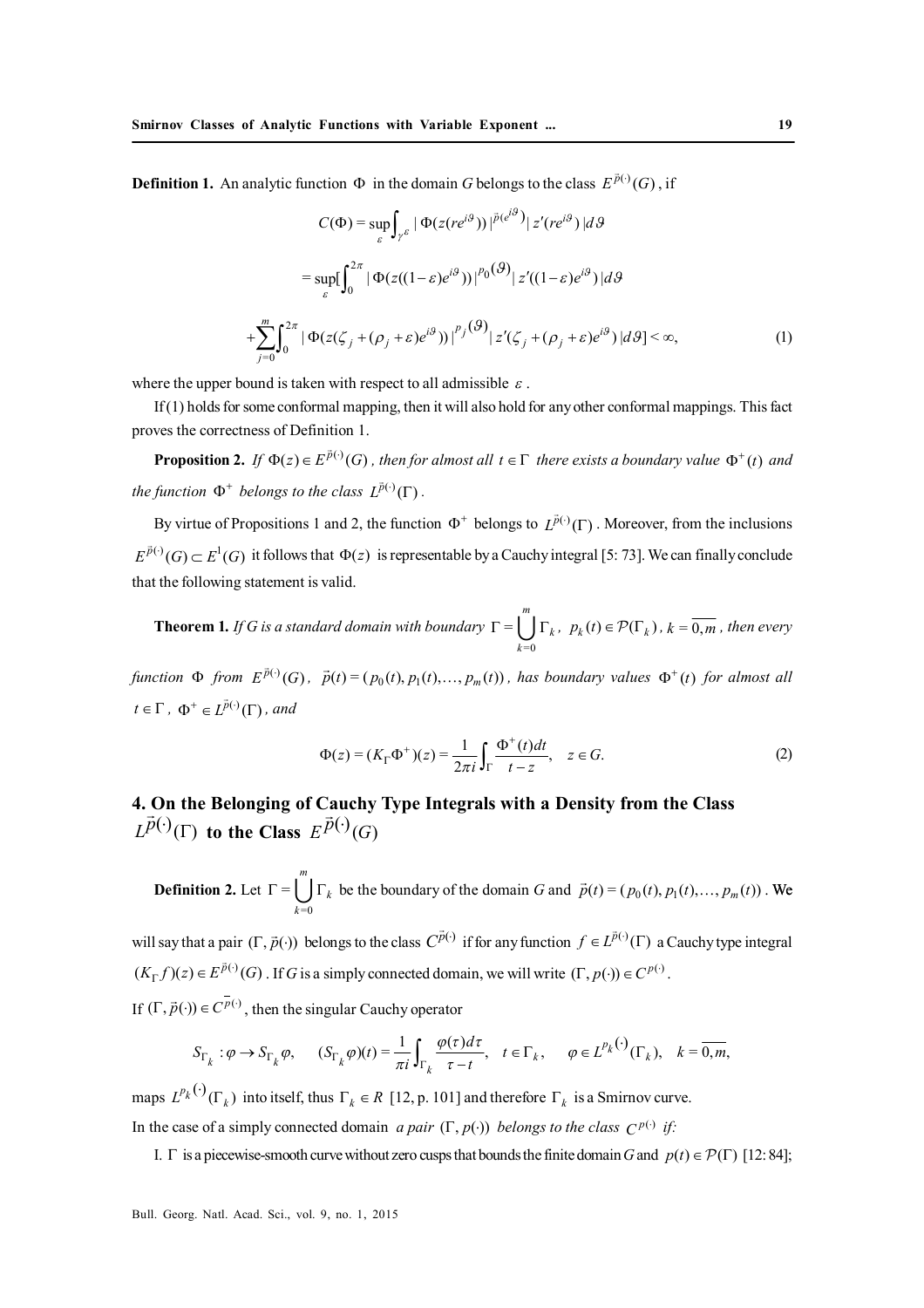or

II.  $\Gamma$  is a Lavrent'yev curve and  $p(t)$  belongs to the Hölder class and  $p > 1$  [8].

In the case of multiply connected domains we have

**Theorem 2.** If 
$$
\Gamma = \bigcup_{k=0}^{m} \Gamma_k
$$
 is the boundary of a standard domain G and  $\vec{p}(t) = (p_0(t), p_1(t), ..., p_m(t))$ ,

*then a pair*  $(\Gamma, \vec{p}(\cdot))$  *belongs to*  $C^{\vec{p}(\cdot)}$  *if pairs*  $(\Gamma_j, p_j(\cdot))$  *belong to*  $C^{p_j(\cdot)}$ *,*  $j = \overline{0, m}$ .

#### **5. Expansion Theorem**

If a standard domain *G* is bounded by the curve  $\Gamma$  =  $=0$ *m*  $\Gamma = \bigcup \Gamma_k$ , then we denote by  $G_k$  the domain bounded by *k*

 $\Gamma_k$  and containing *G*. Therefore if  $\Gamma_k$  partitions the plane into domains  $G_k^+$  and  $G_k^-$ , then  $G_0 = G_0^+$ , and  $G_k = G_k^-$ ,  $k = \overline{1, m}$ .

**Theorem 3.** Let G be a standard domain with boundary  $\Gamma$  . If

$$
\vec{p}(t) = (p_0(t), p_1(t), \dots, p_m(t)), \quad p_k(t) \in \mathcal{P}(\Gamma_k), \quad k = \overline{0, m}, \quad (\Gamma, \vec{p}(\cdot)) \in C^{\vec{p}(\cdot)}, \tag{3}
$$

and  $\Phi \in E^{\vec{p}(\cdot)}(G)$ , then  $\Phi(z)$  is representable as

$$
\Phi(z) = \Phi_0(z) + \Phi_1(z) + \dots + \Phi_m(z), \quad \Phi_k(z) \in E^{P_k(\cdot)}(G_k), \quad k = \overline{0, m}.
$$
 (4)

*Conversely, if* (3) *holds and an analytic function*  $\Phi$  *in G is representable as* (4)*, then*  $\Phi \in E^{\vec{p}(\cdot)}(G)$ .

#### **6. Generalization of Smirnov's One Theorem**

**6.1.** Smirnov's Theorem for Classes  $E^p(G)$ ,  $p = const$ . For constant *p* the following Smirnov's theorem is well known (see [1]).

*If* G is a simply connected Smirnov domain with boundary  $\Gamma$  ,  $\Phi \in E^p(G)$  and  $\Phi^+ \in L^{p_1}(\Gamma)$  ,  $p \leq p_1$ , *then*  $\Phi \in E^{p_1}(G)$ .

**6.2.** Smirnov's theorem for classes  $E^{p(t)}(G)$  in the case of simply connected domains. Various generalizations of the aforementioned Smirnov's theorem are obtained in [7].

The following assertions are valid:

I. If *G* is a bounded domain with boundary  $\Gamma \in C^1(A_1, \ldots, A_n; v_1, \ldots, v_n)$ ,  $0 \le v_k \le 2$ , then if  $\Phi \in E^{p(\cdot)}(G)$ ,  $p > 0$ ,  $\Phi^+ \in L^{\mu(\cdot)}(\Gamma)$ ,  $\mu \in \mathcal{P}(\Gamma)$ , we have  $\Phi \in E^{\lambda(\cdot)}(G)$ , where  $\lambda(t) = \max(p(t), \mu(t))$  ([12, p. 85]).

II. Let a domain *G* with boundary  $\Gamma$  is such that the conformal mapping  $z = z(\zeta)$  of the circle *U* onto *G* possesses the properties

$$
z'(\zeta) \in \bigcup_{\alpha > 1} H^{\alpha}, \quad \frac{1}{z'(\zeta)} \in \bigcup_{\alpha > 0} H^{\alpha}, \tag{5}
$$

where  $H^{\alpha}$  are Hardy classes of analytic functions in *U*. Then if  $\Phi(z) \in E^{p(\cdot)}(G)$ ,  $\Phi^+ \in L^{\mu(\cdot)}(\Gamma)$  and  $\mu$  is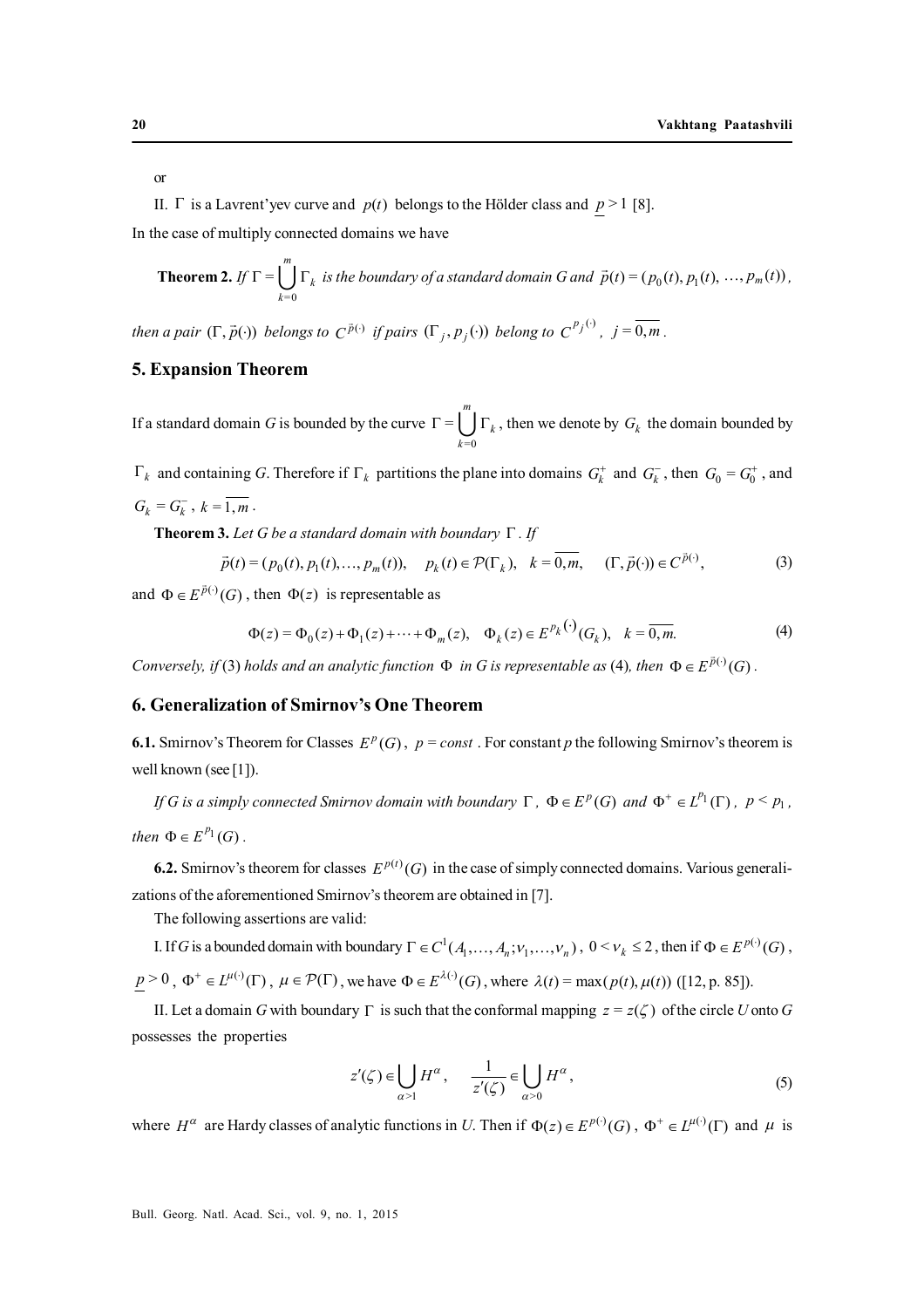a function of the Hölder class on  $\Gamma$ , we have  $\Phi \in E^{\lambda(\cdot)}(G)$  ([8]). Note that condition (5) is fulfilled for Lavrent'yev curves (see [15, p.170]).

**6.3.** Smirnov's theorem in the case of finitely connected domains.

**Theorem 4.** *If G is a standard domain with boundary*   $=0$ = *m j*  $\Gamma = \bigcup_{j=0}^{m} \Gamma_j$ ,  $\vec{p}(t) = (p_0(t), p_1(t), \dots, p_m(t))$ ,  $p_j(t) \in \mathcal{P}(\Gamma_j)$ ,  $j = \overline{0,m}$ ,  $(\Gamma, \vec{p}(\cdot)) \in C^{\vec{p}(\cdot)}$ ,  $\Phi \in E^{\vec{p}(\cdot)}(G)$ , and  $\Phi^+ \in L^{\vec{\mu}(\cdot)}(\Gamma)$ , where  $\vec{\mu}(t) = (\mu_0(t), \mu_1(t), \dots, \mu_m(t))$ , then

 $\Phi(z) = E^{\vec{\lambda}(\cdot)}(G), \quad \vec{\lambda}(t) = (\lambda_0(t), \lambda_1(t), \dots, \lambda_m(t)),$ . . .

where  $\lambda_i(t) = \max(p_i(t), \mu_i(t))$ ,  $i = \overline{0, m}$ .

## **7. On the Convergence of a Sequence from**  $E^{\tilde{p}(\cdot)}(G)$

**7.1.** On the convergence of a sequence of functions from Smirnov's class  $E^p(G)$ . The following theorem holds true in the case of a bounded simply connected domain  $G$  with boundary  $\Gamma$ , a rectifiable closed Jordan curve.

**Theorem** (G. Tumarkin). *If the sequence*  $\{f_n(t)\}$  *of boundary values of functions*  $f_n(z)$  *from the class*  $E^p(G)$  converges in measure on the set  $\ell$ ,  $m(\ell) > 0$  (m is a Lebesgue measure), of the boundary  $\Gamma$  of the domain G and  $\int_{\Gamma} |f_n(t)|^p |dt| \leq C$ , where C does not depend on n, then the sequence  $\{f_n(z)\}$  uniformly *converges in the domain G to a function*  $f(z)$  *of the class*  $E^p(G)$  *and the sequence*  $\{f^+_n(t)\}$  *converges in* measure on the set  $\ell$  to a function  $f^+(t)$  , the angular boundary values of a function  $f(z)$  (see [14, p. 268]).

**7.2.** The case of a simply connected domain and a variable exponent.

**Theorem 5.** *If* 1)  $(\Gamma, p(\cdot)) \in C^{p(\cdot)}$ ,  $p(t) \in \mathcal{P}(\Gamma)$ ; 2) the sequence  $\{\Phi_n(\zeta)\}\,$ ,  $\zeta \in \Gamma$ , converges in measure *on*  $\ell \in \Gamma$ ,  $m(\ell) > 0$ ; 3)  $\Phi_n(z) \in E^{p(\cdot)}(G)$  and there exists a number C not depending on n, such that

$$
\sup_{n} C(\Phi_{n}) = \sup_{n} \sup_{0 \le r \le 1} \int_{0}^{2\pi} |\Phi_{n}(z(re^{i\theta}))|^{p(z(e^{i\theta}))} |z'(r(e^{i\theta}))| d\theta = C.
$$
 (6)

Then the sequence  $\{\Phi_n(z)\}\$  uniformly converges in *G* to a function  $\Phi \in E^{p(\cdot)}(G)$  and  $\{\Phi_n(\zeta)\}\$  converges in measure on  $\ell$  to a function  $\Phi^+(\zeta)$ .

**7.3.** The case of a finitely connected domain.

**Theorem 6.** *If* 1)  $=0$ = *m k*  $\Gamma = \bigcup_{k=0} \Gamma_k$  *is the boundary of a standard domain G;* 2)  $p_k(t) \in \mathcal{P}(\Gamma_k)$  *and* 

 $\vec{p}(t) = (p_0(t), p_1(t), \dots, p_m(t))$ ; 3)  $(\Gamma_k, p_k(\cdot)) \in C^{p_k(\cdot)}$ ,  $k = \overline{0, m}$ ; 4)  $\Phi_n(z) \in E^{\vec{p}(\cdot)}(G)$  and there exists a *number C not depending on n, such that*

$$
C(\Phi_n)\leq C;
$$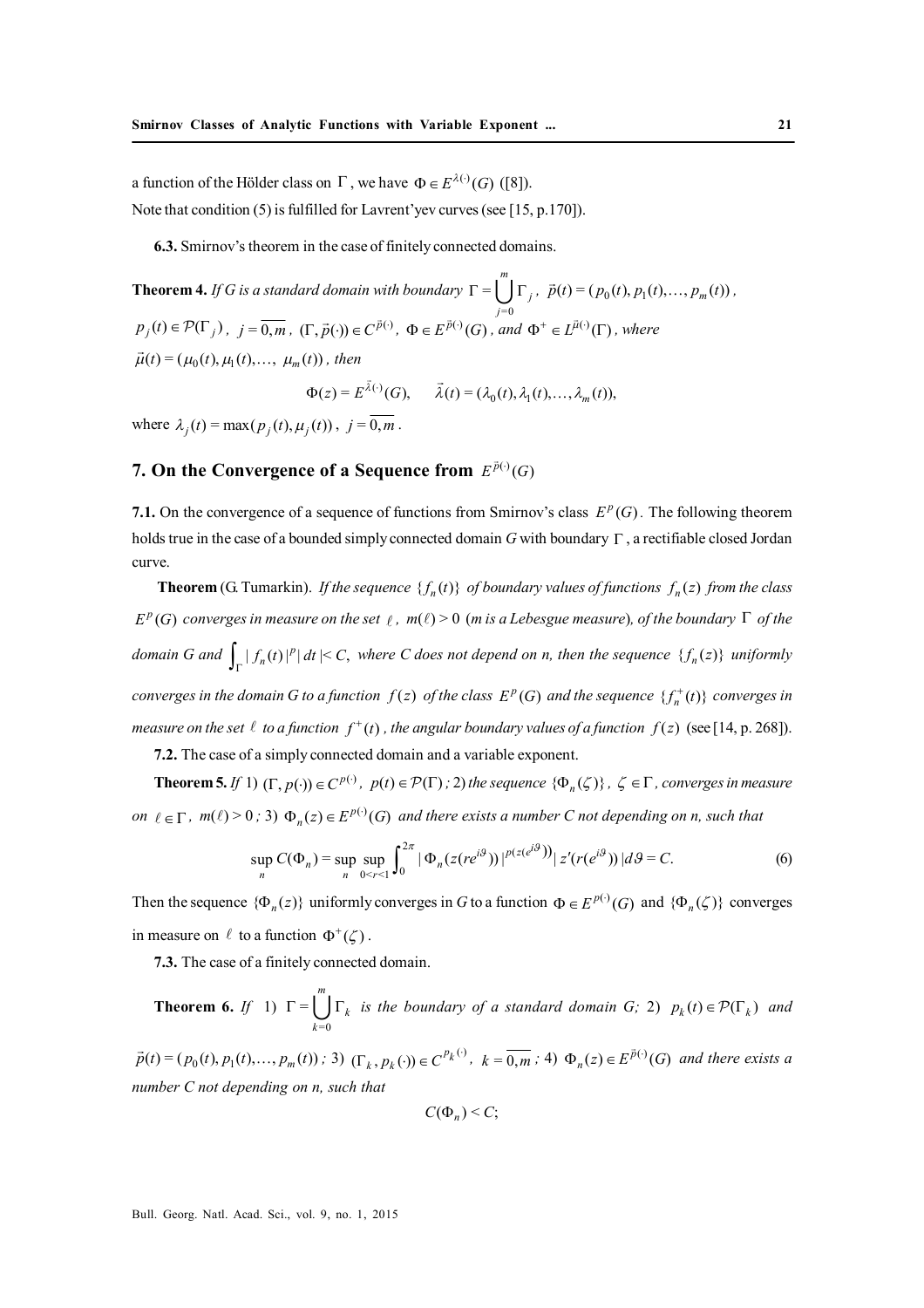5) the sequence  $\{\Phi_n(\zeta)\}\)$  converges in measure on a set  $\ell \subset \Gamma$  such that  $m(\ell_k) > 0$ , where  $\ell_k = \ell \cap \Gamma_k$ ,  $k = \overline{0,m}$  , then  $\{\Phi_n(z)\}\$  uniformly converges in G to a function  $\Phi(z) \in E^{\vec{p}(\cdot)}(G)$  and the sequence  $\{\Phi_n(\zeta)\}\$ *converges in measure on*  $\ell$  *to a function*  $\Phi^+(\zeta)$ .

**Acknowledgement.** This study was carried out with financial support from the Shota Rustaveli National Science Foundation (contract 31/47).

*maTematika*

## ანალიზურ ფუნქციათა სმირნოვის ცვლადმაჩვენებლიანი კლასები მრავლადბმულ არ<del>ე</del>ებში

### ვ. პაატაშვილი

*i. ჯაკახიშვილის სახელობის თბილისის სახელმწიფო უნფერსიტეტის ა. რაზმაძის მათემატიკის ინსტიტუტი, Tbilisi*

 $(f$ არმოღგენილია აკაღემიკოს ვ. კოკილაშვილის მიერ)

ვთქვათ,  $\Gamma_0, \Gamma_1, \ldots, \Gamma_m$  ერთმანეთის გარეთ მდებარე მარტივი, შეკრული გაწრფევადი წირებია, რომელთაგან  $\Gamma_1, ..., \Gamma_m$  მღებარეობენ  $\Gamma_0$ -ის შიგნით, ხოლო  $\vec{p}(t) = (p_0(t), p_1(t), ..., p_m(t))$ , საღაც  $p_k(t)$  ,  $\,k=0,m\,$  არის  $\, \Gamma_k$  -ზე განსაზღვრული ზომადი ფუნქცია. ნაშრომში შემოღებულია  $\, \Gamma =$  $=0$ *m*  $\Gamma = \bigcup \Gamma_k$ *k* წირით შემოსაზღვრულ მრავლადბმულ *G* არეში ანალიზურ ფუნქციათა სმირნოვის **cvladmaCvenebliani** ( ) ( ) *<sup>p</sup> E G*  **klasebi. dadgenilia am klasebis funqciaTa rigi Tvisebebi,** მათ შორის, გაშლის თეორემა, კოშის ინტეგრალით წარმოდგენადობა, განზოგადებულია მარტიგად ბმული არისა და მუდმივი *p* მაჩვენებლის შემთხვევისათვის ცნობილი სმირნოვისა და ტუმარ<sub>კ</sub>ინის თეორემები მრავლადბმული არის შემთხვევისთვის. განსაკუთრებული ყურადღება ეთმობა  $\,L^{\vec{p}(\cdot)}(\Gamma) \,$ **simkvrivis mqone koSis tipis integralis** ( ) ( ) *<sup>p</sup> E G*  **klasisadmi mikuTvnebis sakiTxs.**